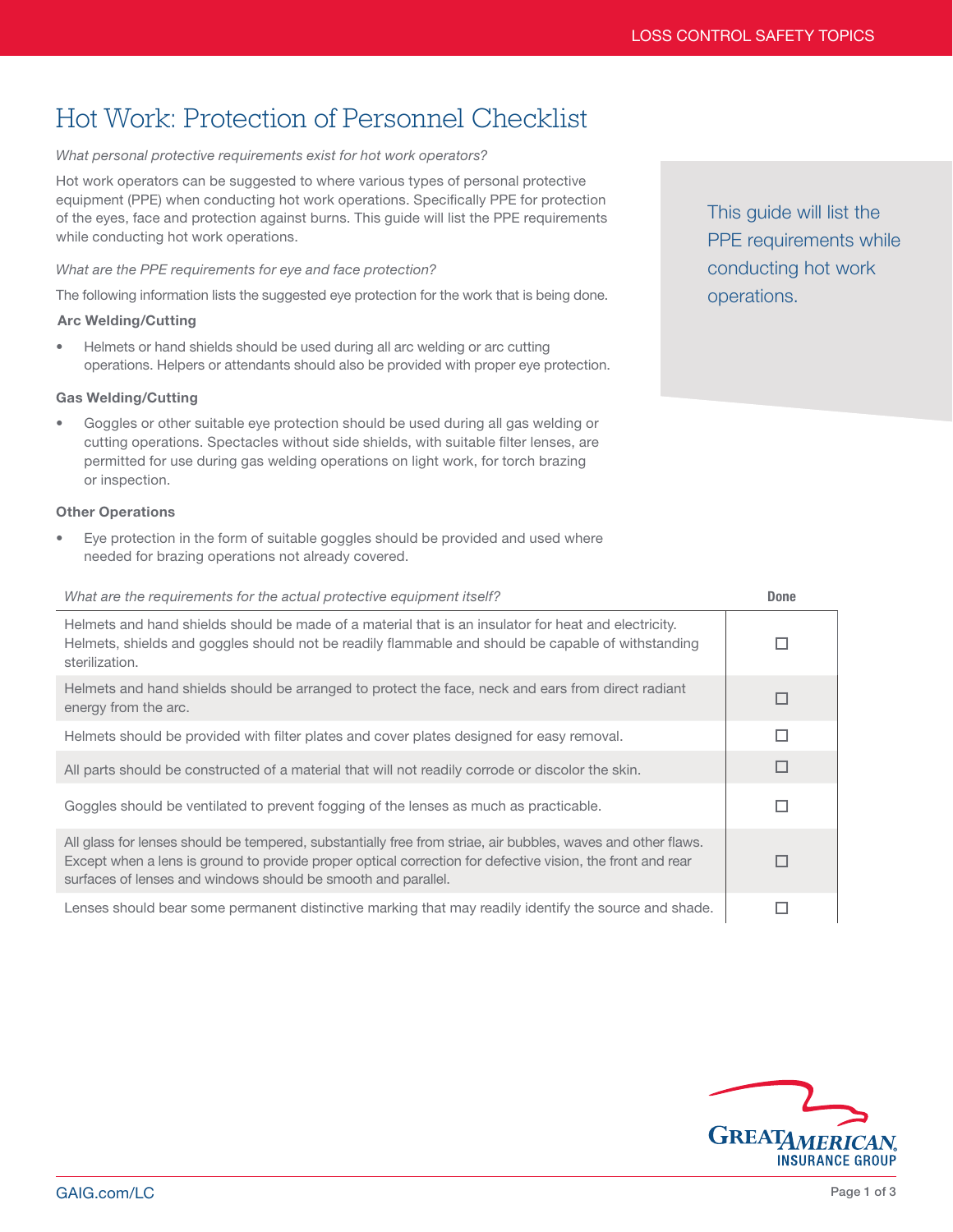|        | <b>Welding Operation</b>                                                         | <b>Shade Number</b> |
|--------|----------------------------------------------------------------------------------|---------------------|
| □      | Shielded metal-arc welding - 1/16-, 3/32-, 1/8-, 5/32 inch electrodes            | 10                  |
| $\Box$ | Gas-shielded arc welding (nonferrous) - 1/16-, 3/32-, 1/8-, 5/32 inch electrodes | 11                  |
| $\Box$ | Gas-shielded arc welding (ferrous) - 1/16-, 3/32-, 1/8-, 5/32 inch electrodes    | 12                  |
| $\Box$ | Shielded metal-arc welding: 3/16-, 7/32-, 1/4 inch electrodes                    | 12                  |
| □      | Shielded metal-arc welding: 5/16-, 3/8-inch electrodes                           | 14                  |
| $\Box$ | Atomic hydrogen welding                                                          | $10 - 14$           |
| □      | Carbon arc welding                                                               | 14                  |
| $\Box$ | Soldering                                                                        | $\overline{2}$      |
| п      | Torch brazing                                                                    | 3 or 4              |
| $\Box$ | Light cutting, up to 1 inch                                                      | 3 or 4              |
| □      | Medium cutting, 1 inch to 6 inches                                               | 4 or 5              |
| $\Box$ | Heavy cutting, 6 inched and over                                                 | 5 or 6              |
| □      | Gas welding (light) up to 1/8 inch                                               | 4 or 5              |
| □      | Gas welding (medium) 1/8 inch to 1/2 inch                                        | 5 or 6              |
| □      | Gas welding (heavy) 1/2 inch and over                                            | 6 or 8              |

The following is a guide for the selection of the proper shade numbers. These recommendations may be varied to suit the individual's needs.

NOTE: In gas welding or oxygen cutting where the torch produces a high yellow light, it is desirable to use a filter or lens that absorbs the yellow or sodium in the visible light of the operation.

All filter lenses and plates should be certified to ANSI Z87.1 – 1968.

*What are the requirements for the protection of workers or other persons adjacent to welding areas?*

- Protection from arc welding rays.
- Where the work allows, the welder should be enclosed in an individual booth painted with a low reflectivity such as zinc oxide and lamp block, or should be enclosed with noncombustible screens similarly painted.
- Booths and screens should permit the circulation of air at the floor level.
- Workers or other persons adjacent to the welding areas should be protected from the rays by noncombustible or flameproof screens or shields or should be suggested to wear appropriate goggles.